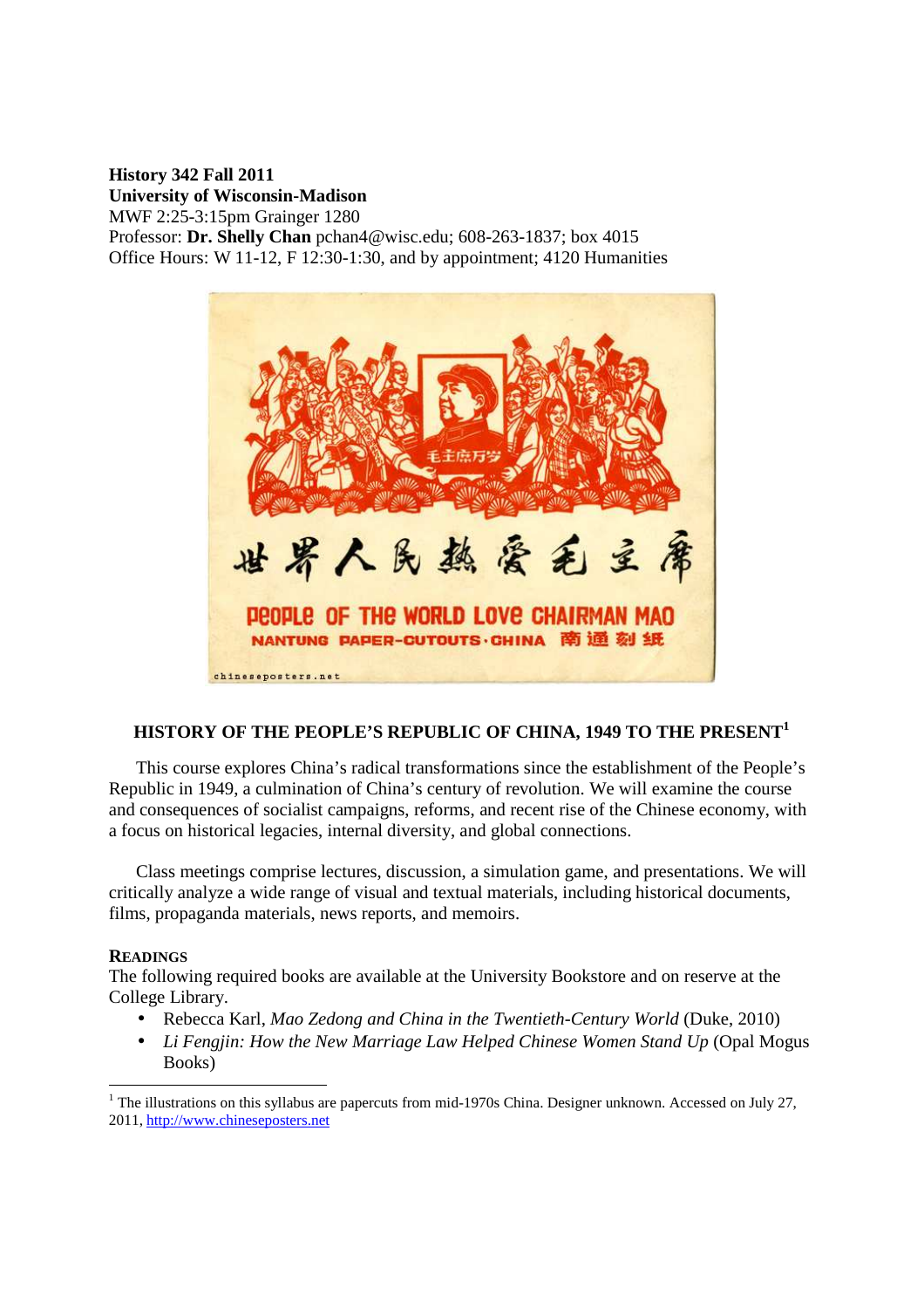- Rae Yang, *Spider Eaters: A Memoir* (California, 1998)
- Leslie Chang, *Factory Girls: From Village to City in a Changing China (*Spiegel & Grau, reprint, 2009)

Additional readings (marked with \*) can be accessed via MyUW: Click on "Learning" tab, followed by "Course Resources." Look for "Library/Reserves" under History 342.

#### **REQUIREMENTS**

| 1. Attendance and participation                               | 10% |
|---------------------------------------------------------------|-----|
| 2. Sudden quizzes on readings                                 | 10% |
| 3. Short report of 2 pages on land reform game (Due Sept. 28) | 10% |
| 4. Midterm exam (Oct. 24)                                     | 20% |
| 5. China correspondent project (details on page 5)            | 30% |
| a. Group presentation during week of Dec. 5                   |     |

- b. Individual article of 5 pages with bibliography due on the day of presentation
- 6. Cumulative take-home exam (Due Dec. 20) 20%

#### **SCHEDULE**

| Sep. 2  | F                         | Introduction                                                                             |  |
|---------|---------------------------|------------------------------------------------------------------------------------------|--|
| Sep. 5  | M                         | Labor Day. No Class.                                                                     |  |
| Sep. 7  | W                         | Marxism and Mao Zedong<br>Karl, 1-34                                                     |  |
| Sep. 9  | $\boldsymbol{\mathrm{F}}$ | The 1949 Revolution<br>Film: "The Mao Years," part 1                                     |  |
| Sep. 12 | M                         | New Order<br>Karl, 35-72<br>Correspondent project guidelines<br>distributed<br>chinesepo |  |
| Sep. 14 | W                         | Land Reform<br>Karl, 73-97                                                               |  |
| Sep. 16 | F                         | Marriage Reform<br>Yang, 1-30                                                            |  |
| Sep. 19 | M                         | Discussion: Li Fengjin<br>Sign up for a news team                                        |  |
| Sep. 21 | W                         | Land Reform Game Briefing<br>Post-game report guidelines distributed                     |  |

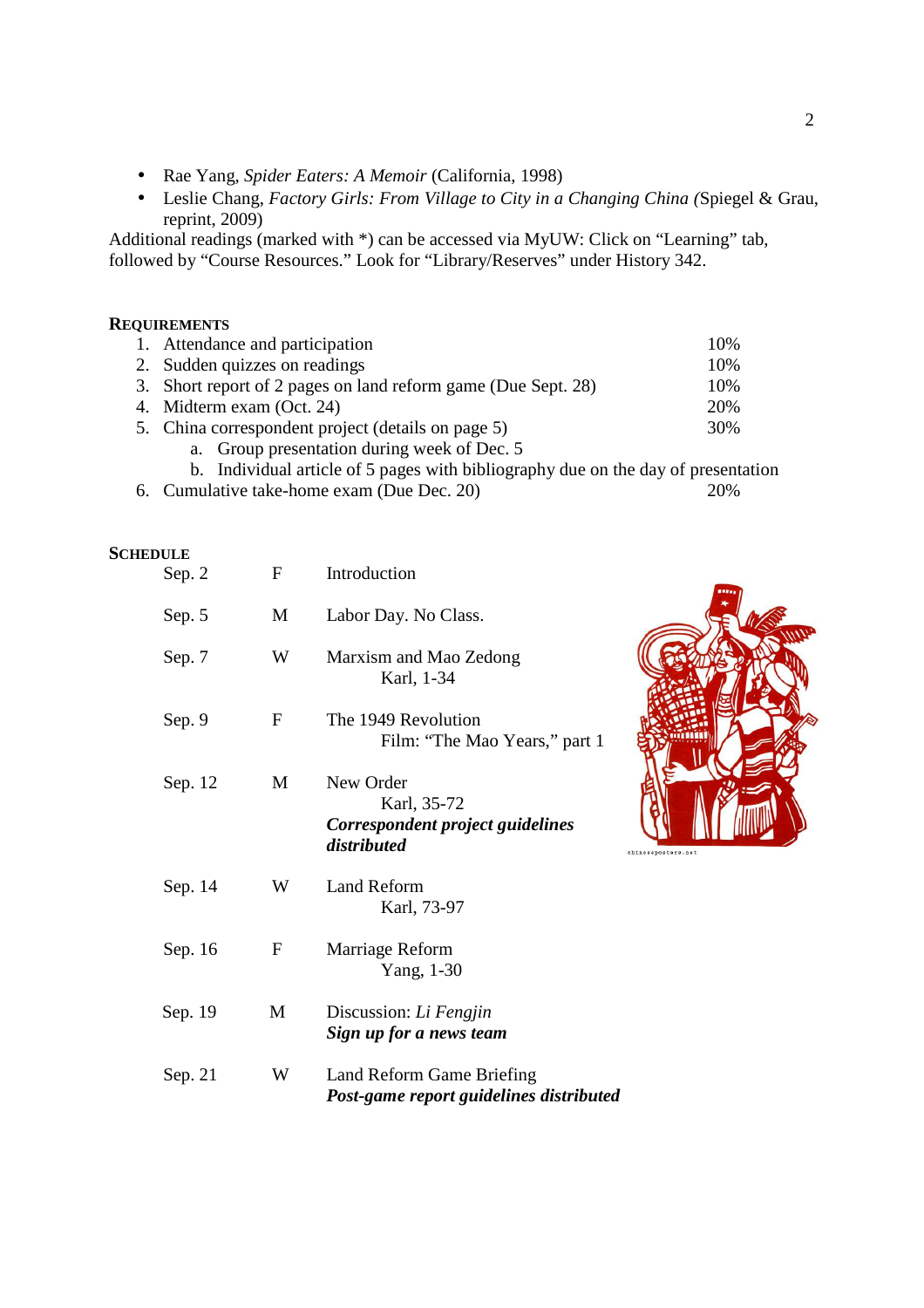| Sep. 23 | F. | <b>Land Reform Game, session 1</b>                             |
|---------|----|----------------------------------------------------------------|
| Sep. 26 | M. | <b>Land Reform Game, session 2</b>                             |
| Sep. 28 | W  | Industrialization and Collectivization<br>Post-game report due |



chineseposters.net

| Oct. 12 | W            | <b>Cultural Revolution</b><br>Karl, 117-138<br>Yang, 87-129                                      |
|---------|--------------|--------------------------------------------------------------------------------------------------|
| Oct. 14 | $\mathbf{F}$ | Film: <i>Morning Sun</i> , part 1<br>Yang, 130-173                                               |
| Oct. 17 | M            | Film: <i>Morning Sun</i> , part 2<br>Yang, 174-216<br>Midterm study guide distributed            |
| Oct. 19 | W            | Discussion: Spider Eaters and Morning Sun<br>Yang, 217-285                                       |
| Oct. 21 | $\mathbf F$  | Death of Mao<br>Karl, 139-158                                                                    |
| Oct. 24 | M            | <b>Midterm Exam</b>                                                                              |
| Oct. 26 | W            | Democracy Wall Movement<br>Karl, 168-184<br>*Wei Jingsheng, "Democracy: The Fifth Modernization" |
| Oct. 28 | $\mathbf F$  | <b>Rural Reforms</b>                                                                             |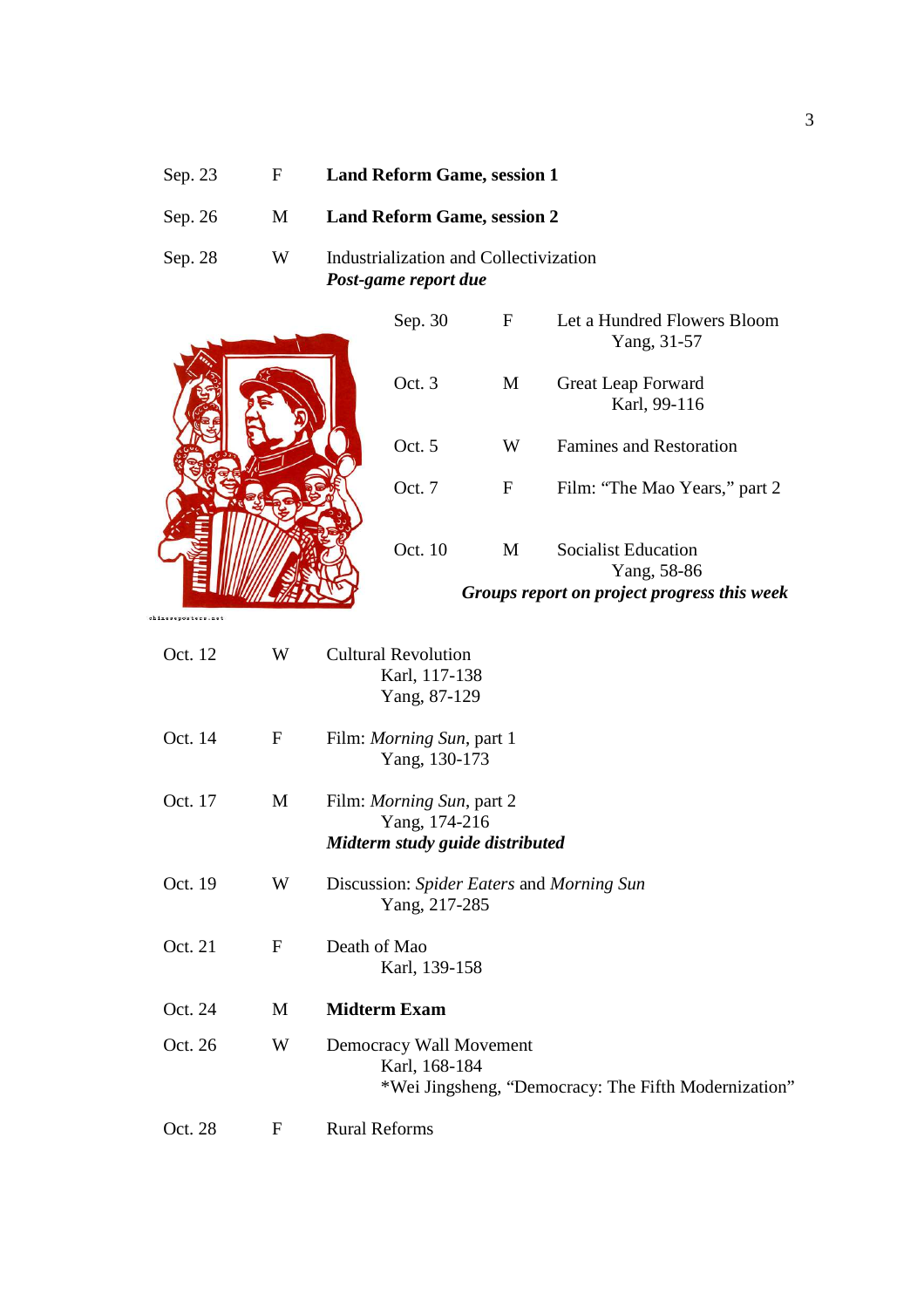Chang, 3-43

| Oct. 31        | M           | <b>Urban Reforms</b><br>Chang, 44-97                                                                                                 |
|----------------|-------------|--------------------------------------------------------------------------------------------------------------------------------------|
| Nov. $2$       | W           | One-Child Policy<br>Chang, 98-170                                                                                                    |
| Nov. $4$       | $\mathbf F$ | Social Discontents and 1989<br>Chang, 171-245<br>*Selections from<br>Oksenberg et al, Beijing Spring                                 |
| Nov. 7         | M           | Film: Gate of Heavenly Peace,<br>part 1<br>Groups report on project process this week                                                |
| Nov. 9         | W           | GHP, part 2                                                                                                                          |
| <b>Nov. 11</b> | $\mathbf F$ | GHP, part 3                                                                                                                          |
| Nov. 14        | M           | <b>Film Discussion</b><br>*Wasserstrom, "Tian' anmen's Shifting Legacy"                                                              |
| Nov. 16        | W           | <b>Reforms Resumed</b><br>Chang, 246-302                                                                                             |
| <b>Nov. 18</b> | F           | <b>Migrant Lives</b><br>Chang, 303-359<br>*Jacka, "Migrant Women's Stories"                                                          |
| Nov. 21        | M           | Discussion: Factory Girls<br>Chang, 360-409                                                                                          |
| Nov. 23        | W           | Work on your project. No Class.                                                                                                      |
| Nov. 25        | $\mathbf F$ | Thanksgiving. No Class.                                                                                                              |
| Nov. 28        | M           | U.S.-China Misunderstandings<br>*Mihm, "A Nation of Outlaws"<br>*Pomeranz, "Follow the Money"<br>*Hanser, "Yellow Peril Consumerism" |
| Nov. 30        | W           | Guest Lecture: Galen Poor, "Zheng He at the Beijing Olympics:<br>Symbol of China's 'Peaceful Rise'"                                  |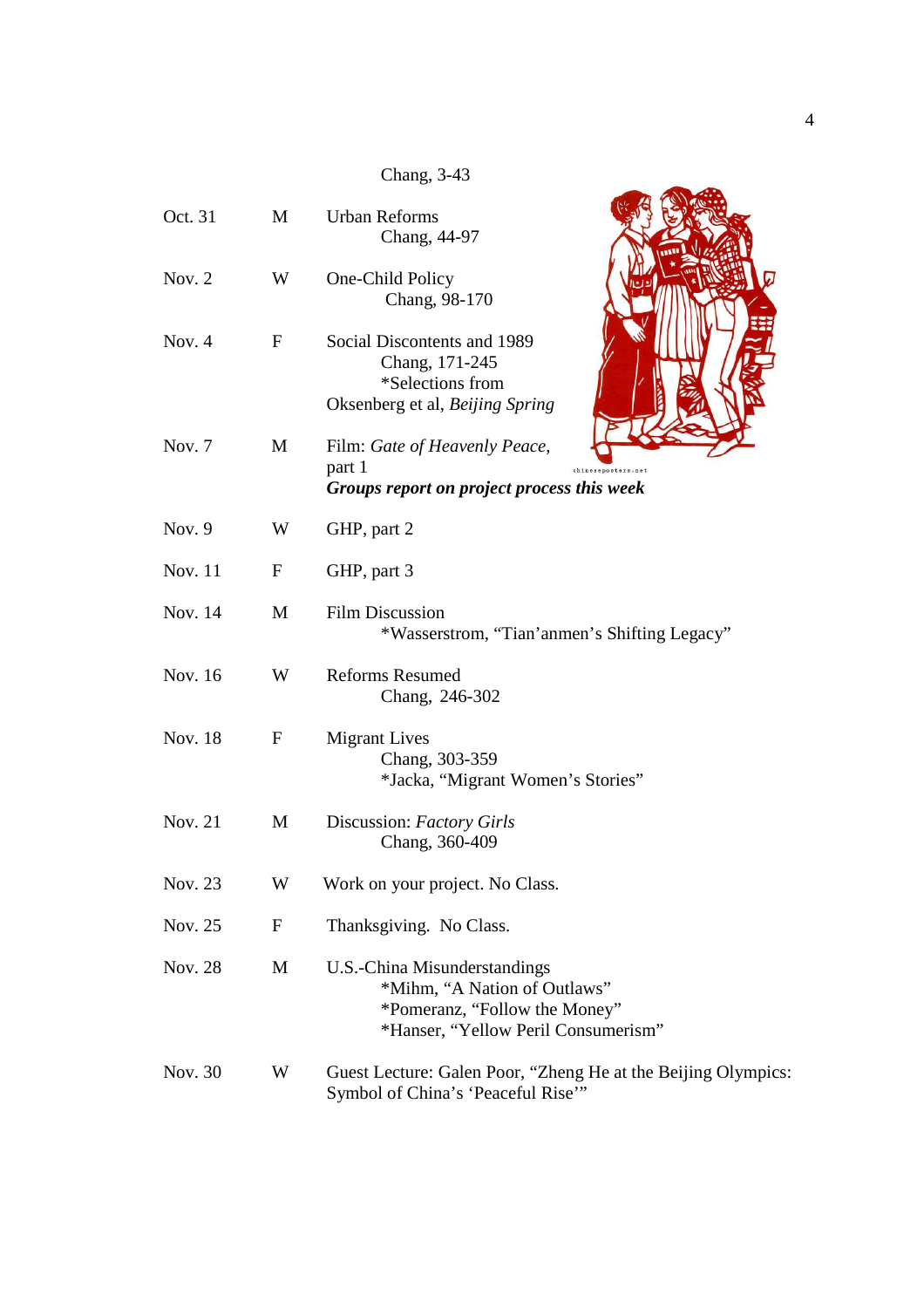| Dec. 12  | M | "Harmonious Society" |
|----------|---|----------------------|
| Dec. 9   | F | Group Presentation 4 |
| Dec. 7   | W | Group Presentation 3 |
| Dec. $5$ | M | Group Presentation 2 |
| Dec. 2   | F | Group Presentation 1 |

## **Take-Home Exam due on Dec. 20**

## **POLICIES**

- If you need any accommodations related to your attendance or performance in this course, please inform me during the first two weeks of class.
- As a courtesy, please do not use your cell phone or the internet when class is in session.
- If you miss a lecture, find another student who can share notes and announcements with you.
- Request for deadline extension or make-up exam will only be accepted with a doctor's note. Unexcused late papers will be docked for 10% per day.
- All students are held to high standards of academic excellence and integrity. Plagiarism, meaning quoting or basing your ideas on the work of another person without proper citation, is a serious offence. All cases will be reported. Learn how to avoid it: http://writing.wisc.edu/Handbook/QPA\_plagiarism.html

## **CHINA CORRESPONDENT PROJECT (30%)**

You are a China correspondent with excellent historical and contemporary knowledge of the PRC. Your assignment is to bring historical insight and depth to a current news topic, making your feature story one of the most interesting and compelling. This project has two components: a collaborative group presentation (20%) and an individual article of 5 pages (10%). You will join one of the four news teams below:

## 1. **Environmental Crises**

• water and air pollution, deforestation, the Three Gorges Dam, etc.

## 2. **The World's Factory**

• workers, labor protests, global capitalism, etc.

# 3. **Nationalisms**

• Xinjiang, Tibet, patriotic education, popular nostalgia for the Mao era, anti-Japanese protests, dissidents, etc.

## 4. **Youth Cultures**

• social media and the internet, attitudes toward sex, marriage and family, opportunities for education and employment, etc.